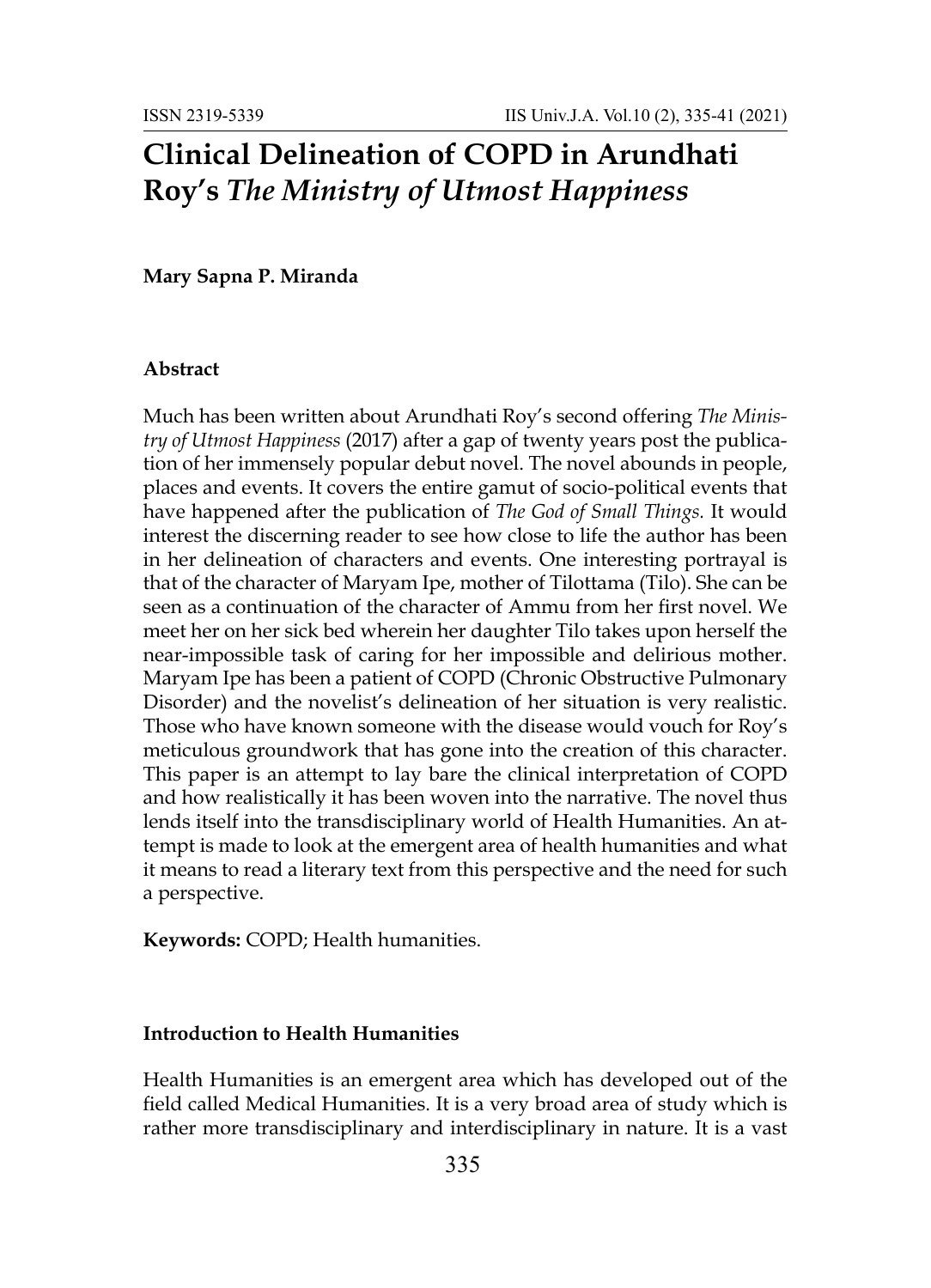#### IIS Univ.J.A. Vol.10 (2), 335-41 (2021)

and inclusive area consisting of the humanities, social sciences, the arts and the application of these areas to medical and healthcare practices and services. "The humanities and arts provide insight into the human condition, suffering, personhood, and our responsibility to each other. They also offer a historical perspective on healthcare. Attention to literature and the arts helps to develop and nurture skills of observation, analysis, empathy, and self-reflection -- skills that are essential for humane healthcare. The social sciences help us to understand how bioscience and medicine take place within cultural and social contexts and how culture interacts with the individual experience of illness and the way healthcare is practiced." (<http://medhum.med.nyu.edu/about>)

Health humanities has evolved out of medical humanities. With the inclusion of cultural and social aspects of a disease in understanding and analyzing the same, health humanities has really gone above and beyond the constraints of medical humanities. Klugman and Lamb (2019) have differentiated these two fields saying how health humanities adds value to the understanding of disease and medicine in its whole socio-cultural milieu and how it also goes beyond disease and medicine by questioning and challenging the underlying assumptions about diseases and medicine. The field can be seen as a bridge between the humanities and the sciences.

The underlying assumption of this approach is that disease is not an isolated phenomenon but one that is rooted in multiple intersecting settings and discourses. An ill person does not exist in vacuum. His/her world includes his family and caretakers and the socio-cultural, political and economic factors that inform his/her choices. It is into this complex world that the medical world with its allied and ancillary fields enter. The world of the medical sciences includes the doctors, nurses, hospital helps and technicians. Along with the medical practices of diagnoses and treatment of diseases, the field also calls for moral and ethical choices that include end-of-life decisions to be made on behalf of the patient.

The reader of literature will be richer with the vicarious experience of disease and its myriad related facets without having had to experience the pain and the agony associated with the same. It can broaden his/her perspective. In the next section we look at how Arundhati Roy's novel *The Ministry of Utmost Happiness* describes an episode of a disease- Chronic Obstructive Pulmonary Disease (COPD), a close reading of which is loaded with meanings and possibilities.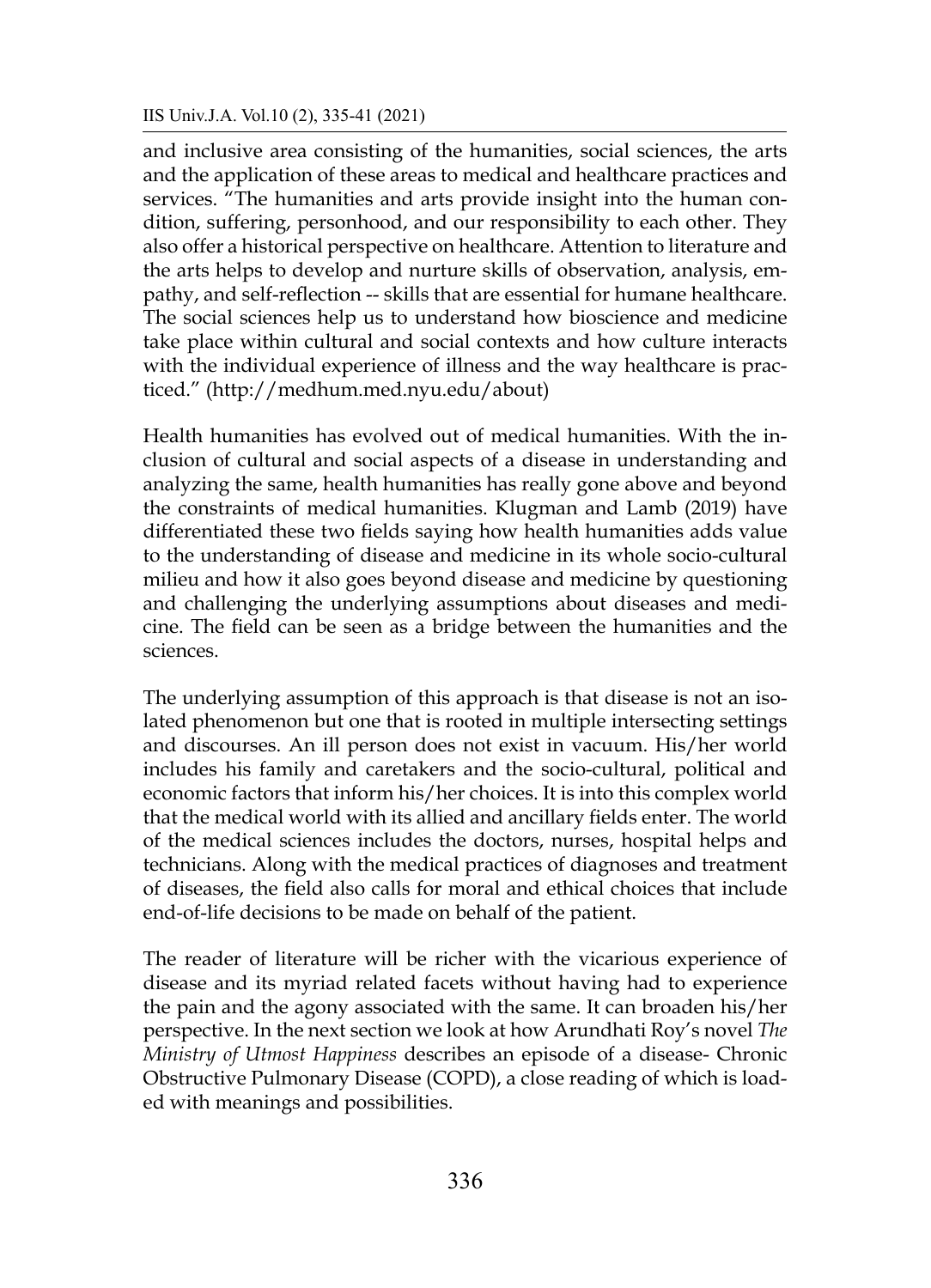# **COPD and** *The Ministry of Utmost Happiness*

A 'patchwork of narratives', the novel *The Ministry of Utmost Happiness* is told in multiple voices and in a non-linear fashion. Though the work has been considered a strong political statement about almost all of the contemporary happenings in India over the past couple of years, it also packs in narratives apparently less political and social. The narrative about Tilottama though interspersed with the Kashmir issue takes us back to the haunting canvas of Kerala. Tilo's mother Maryam Ipe lies critically ill in a nursing home in Cochin and Tilo being the only daughter is informed about the same. She had never been close to her mother but as a duty-bound daughter she is by her bedside taking care of her during the last stage of her mother's illness.

By the time she reaches Cochin, Maryam Ipe's blood-stream had had a build-up of carbon-dioxide in her blood, leading to inflammation of her brain, which further leads to severe disorientation. She is also shown suffering from ICU-induced psychosis. There are recorded cases of this condition, especially among senior patients. This compounds her hallucinating stage. According to the doctors, this kind of psychosis particularly affects the "powerful, self-willed people who suddenly found themselves helpless and at the mercy of those they had once treated as minions" (Roy 241, 2017). COPD manifests itself through both physical and psychological symptoms.

Chronic Obstructive Pulmonary Disorder (COPD) is a life-threatening as well as life altering medical condition associated with chronic respiratory diseases. It is a chronic inflammatory lung disease that causes obstructed airflow from the lungs. Symptoms include breathing difficulty, cough, mucus (sputum) production and wheezing. It's caused by long-term exposure to irritating gases or particulate matter, most often from cigarette smoke. In developing countries, environmental pollution is considered a major cause along with the use of firewood for cooking and indoor pollution. People with COPD are at increased risk of developing heart disease, lung cancer and a variety of other conditions. More than three million people die of COPD world over, accounting for 6% of all deaths worldwide making it the third largest killer according to the WHO data. (Mayo Clinic, www.mayoclinic.org/diseases-conditions/copd/symptoms-causes/syc).

What compounds the matter is that there is no known permanent cure for this condition. Proper medication and care can help manage the symptom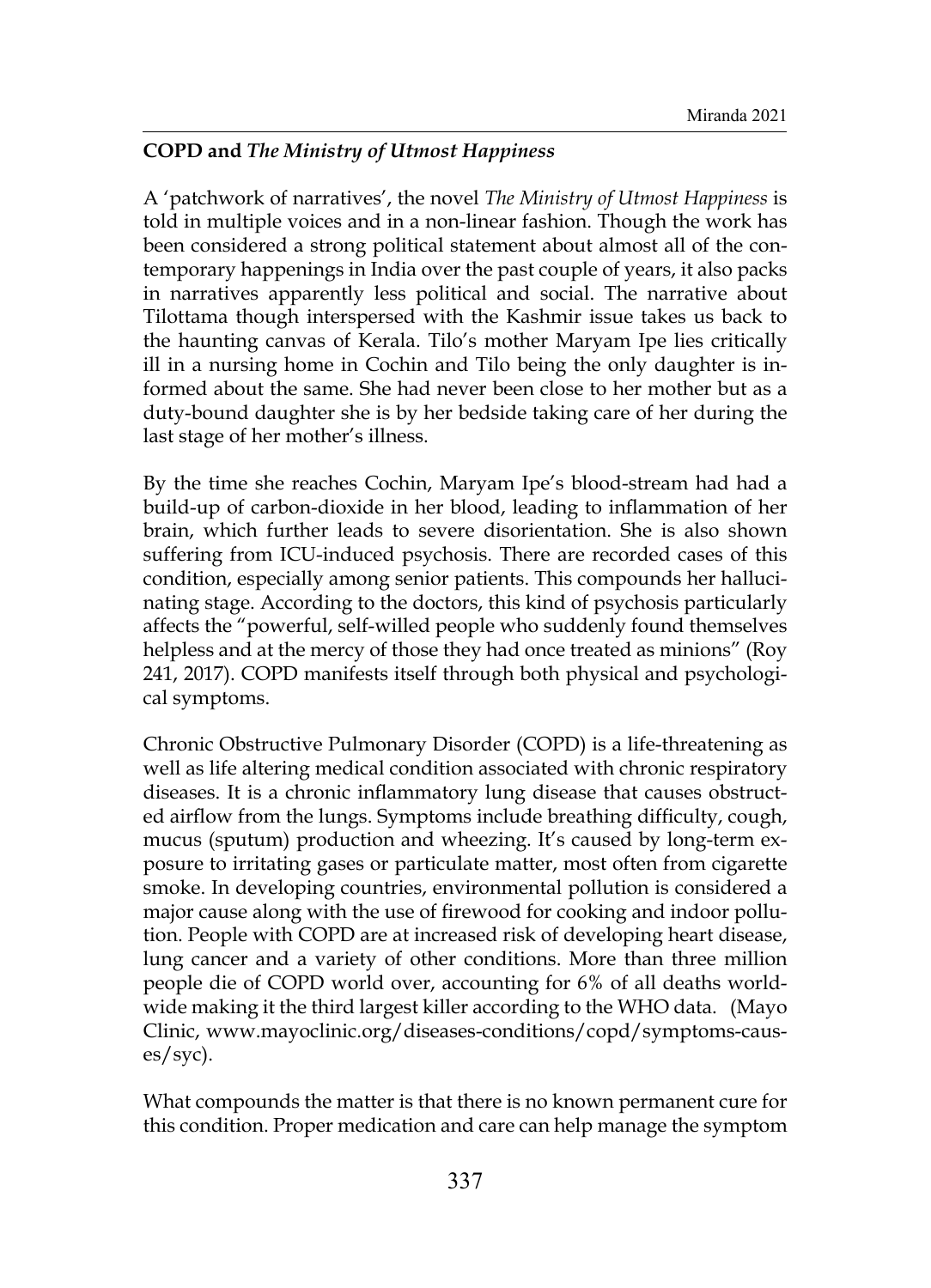#### IIS Univ.J.A. Vol.10 (2), 335-41 (2021)

and help the patient in leading a near normal life. However, over a period of time, the prognosis gets worse and palliative care is the only way to ease the suffering in the end stage. This chronic condition lessens the supply of oxygen to the brain leading to dementia and delirium, especially in older patients. In many cases, the end-stage of life is often associated with delirium and dementia in older people suffering from COPD over a period of time (Stapleton and Curtis, 2007).

Though there is a lot of medical research in the field, there isn't enough representation and applications of this gradually debilitating illness in various media, literature specifically. COPD is a much wider prevalent phenomena though most people are not aware of it. According to the World Health Organization (WHO), an estimated 65 million people over the world suffer from mild to severe forms of COPD and it is estimated that by the year 2030, COPD will be the third cause of death worldwide. With such a grave outlook, the disease merits some discussion in the public sphere. Surprisingly in literature there doesn't seem to be anything of note related to this much prevalent disease in recent times with exceptions like that of Arundhati Roy's novel *The Ministry of Utmost Happiness.*

The many physical manifestations of the disease are quite disturbing. Hypoxemia, or the lack of oxygen, is one such symptom exhibited by Mary Ipe. Hypoxemia is indicated by the dark, painful purple patches all over the body due to the lack of enough oxygen in the blood. "Most of her veins had collapsed and closed down and formed a darker purple web underneath the already-purple skin." (Roy 241, 2017). This lack of oxygen in the arteries leads to the increase of carbon dioxide in the body which further leads to mental confusion, hallucination and altered states of consciousness. Cognitive functions of the brain get impaired which furthers psychological complications in the patient. COPD also leads to systemic inflammation (Pelgrim et al., 2019).

Age is a contributory factor. Most diagnosed COPD patients are 60 years or older, suggesting an increased risk of development upon aging (von Leupoldt et al., 2012). Maryam Ipe also falls into this category, exacerbating her symptoms. Sleep patterns get disturbed which can be seen happening to the character. "According to the [Confronting COPD International](http://err.ersjournals.com/content/22/129/365.full)  [Survey](http://err.ersjournals.com/content/22/129/365.full) about 40 percent of patients experience trouble sleeping. Having COPD is directly associated with oxygen desaturation, which results in impaired sleep quality, particularly during the end of REM sleep. This stage can last up to about an hour, and throughout this time both breathing and heart rate increase. Patients with COPD experience the most inter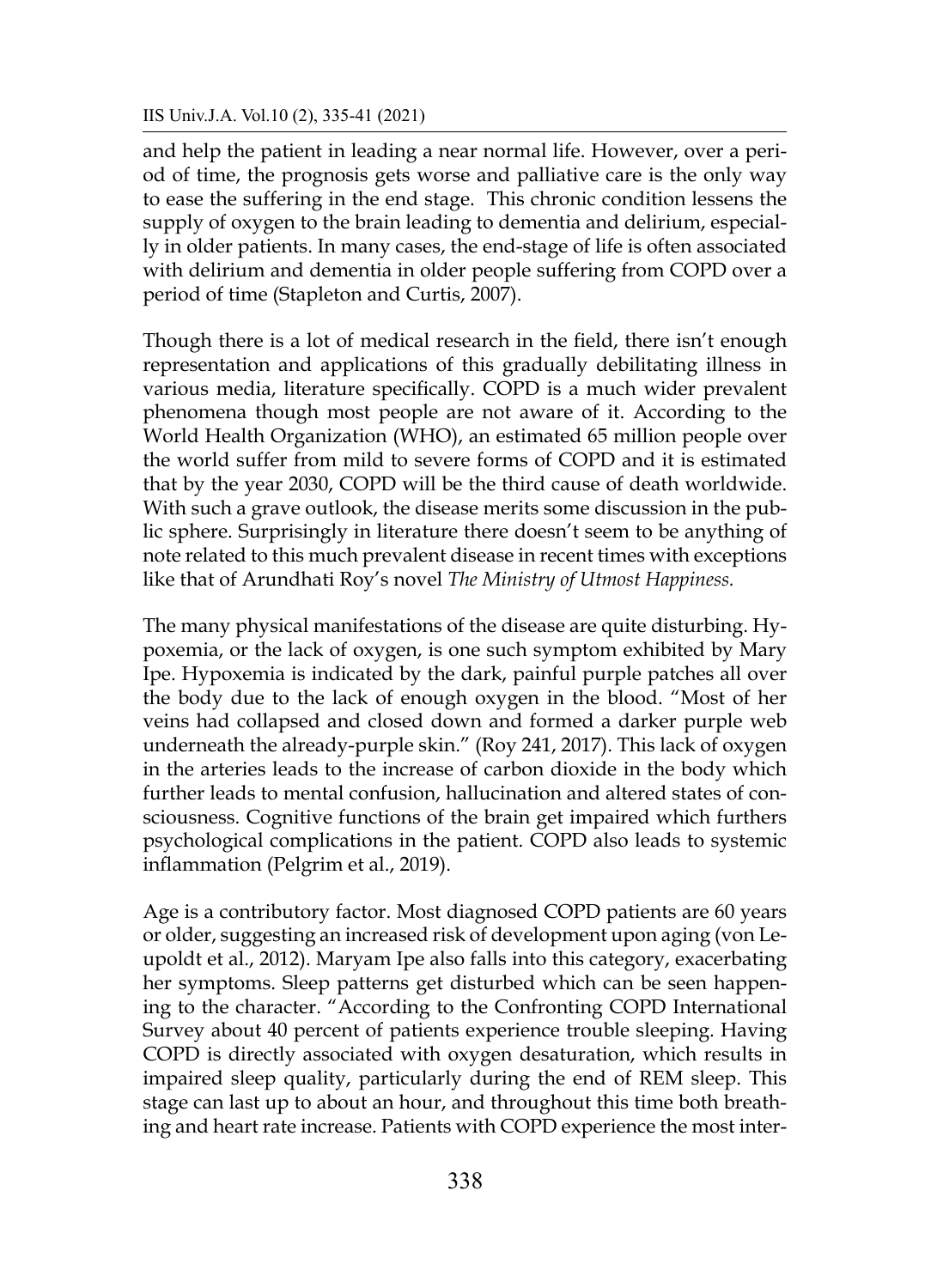ruption during this period, causing intense hyperventilation." (https:// lunginstitute.com/blog/sleeping-positions-with-copd).

Psychological anxiety about one's condition and the premonition of the impending doom make some of these patients sleepless and restless. Maryam Ipe in her sleeplessness exhibits her state of anxiety and anguish, terrified of her impending death.

The psychological comorbidities of COPD include depression and anxiety, and symptom-related psychological distress. Studies have shown concurrent prevalence of COPD and mental disorders among patients in hospital-based study (Varghese, Chaudhari and Mara 2019).

In the case of Maryam Ipe, the episodes of delirium are interspersed with moments of lucidity and tranquility but they do not last for long. She doesn't always recognize Tilo, her daughter. "She developed new quirks and irrational preoccupations" (pg. 242). One of them was being overly curious about people's caste. However, none in the hospital took her offensive queries to heart as they knew it was not really Maryam Ipe who was doing all this. The nurses and the doctors are fully aware of the implications of the disease and make sure they prepare the caregivers with the information.

The hospital setting with the medical fraternity doing their job in taking care of the patient is reflective of the Kerala reality of migration. "They were fabulous girls, those nurses, precise and professional. Each of them was waiting for a job that would take her to a Gulf country, or to England or the US, where they would join the elite community of Malayali Nurses" (pg. 243). The doctor is also someone with a migrant history. Dr, Jacob Verghese had been a medic with the US Army and "was second-in-command of critical care in his unit in the Kuwait war and had returned to Kerala when his tenure ended" (pg. 252). Through this discourse Roy paints a realistic picture of the state which verges on a political commentary. The Kerala model of development is based on migration and nothing much has been done by the state to retain the best brains from migrating.

The way in which COPD is introduced to Tilo is quite remarkable. "The nurses told Tilo it was a disease that could give harmless old grandmothers the manners of brothel-owners and bishops swear like drunks. It was best not to take anything personally" (pg. 243). Further description of the old lady's condition successfully conveys to the readers the urgency and hopelessness of the case. "As her illness intensified, the old lady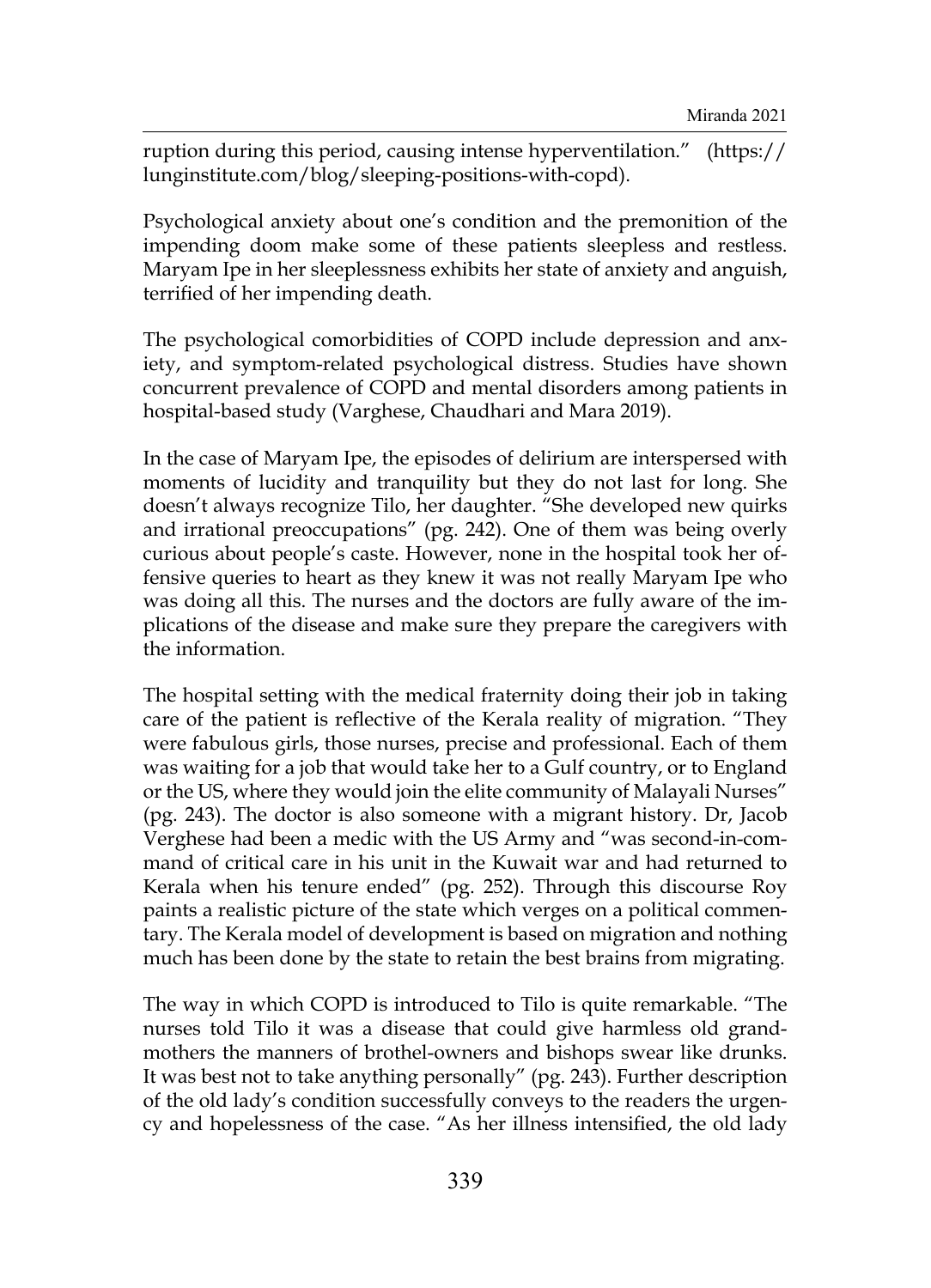#### IIS Univ.J.A. Vol.10 (2), 335-41 (2021)

became restless and almost impossible to manage. Sleep forsook her and she stayed awake, night after night, her pupils dilated, her eyes terrified, talking continuously to herself and anybody who would listen. It was as though she thought she could outsmart death by remaining constantly vigilant. So she talked continuously, sometimes belligerent, sometimes pleasant and amusing. She sang snatches of old songs, hymns, Christmas carols, Onam boat-race songs. (…). When she got upset she insulted everybody around her in a hard-core dialect of guttersnipe Malayalam that nobody could work out how (and from where) in the world a woman of her class and breeding had picked up" (243).

Such patients could develop a voracious appetite and Maryam Ipe was no different as "she downed soft-boiled eggs and pineapple upside-down pastries with the urgency of a convict on parole." (243) . They also develop super-human strength with which they exhibit violence if things do not go as per their wish. It can go to such an uncontrollable extent that it becomes necessary to physically restrain them by tying them to their beds. Doctors suggest the same for Maryam to which Tilo asks for some more time. This instance takes us to the difficulties of decision making that are required by the caregivers. Tilottama refuses to have her mother tied to her bed and comes up with an innovative idea to calm her mother. She would "sit on a chair by her mother's bed with a notebook and her mother dictated endless notes to her." According to Tilo, it "seemed to make her mother feel that she was still the captain of the ship, still in charge of something, and that calmed her down considerably." (244)

The notes that Tilo had taken down show the painful, confused and fragmented state of her delirious mind. Here are some examples:

"Have you heard the dogs at night? They come to take away the legs from the diabetes people that are cut off and thrown away. I can hear them howling and they run off with people's arms and legs. Nobody tells them not to."

"A great war has started between me and the butterflies."

"The bishop will want to see me in my coffin. It's quite a relief because it's for my funeral. I never thought I'd get there. Is it raining, is it shining, is it dark is it day is it night? Can't somebody please tell me?"

These statements show how a person suffering from COPD grapples with his/her disoriented state of mind. They try to find meaning in the inane